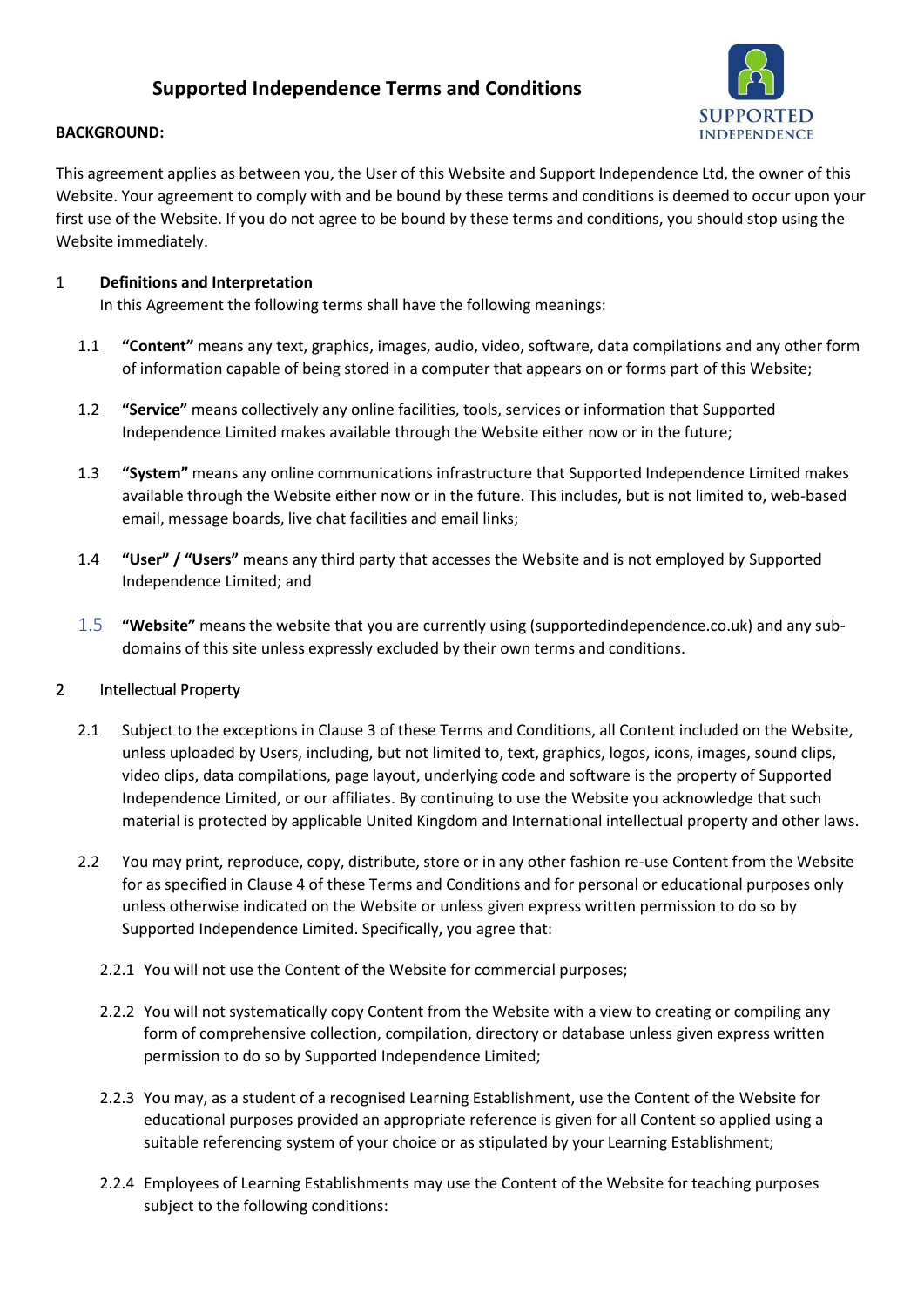- *2.2.4.1 No further consent is required for use in not-for-profit Learning Establishments. This may include, but is not limited to, schools that charge no fees for tuition; and*
- *2.2.4.2 For use in profit-making Learning Establishments, prior written consent is required. This may include, but is not limited to, private schools charging fees, universities and adult education providers.*

## **3 Third Party Intellectual Property**

Where expressly indicated, certain Content and the Intellectual Property Rights subsisting therein belongs to other parties. This Content, unless expressly stated to be so, is not covered by any permission granted by Clause 2 of these Terms and Conditions to use Content from the Website. The exceptions in Clause 4 continue to apply. Any such Content will be accompanied by a notice providing the contact details of the owner and any separate use policy that may be relevant.

## **4 Fair Use of Intellectual Property**

Material from the Website may be re-used without written permission where any of the exceptions detailed in Chapter III of the Copyright Designs and Patents Act 1988 apply.

## **5 Links to Other Websites**

This Website may contain links to other sites. Unless expressly stated, these sites are not under the control of Supported Independence Limited or that of our affiliates. We assume no responsibility for the content of such Websites and disclaim liability for any and all forms of loss or damage arising out of the use of them. The inclusion of a link to another site on this Website does not imply any endorsement of the sites themselves or of those in control of them.

### **6 Links to this Website**

Those wishing to place a link to this Website on other sites may do so only to the home page of the site [www.supportedindependence.co.uk](http://www.supportedindependence/) without prior permission. Deep linking (i.e. links to specific pages within the site) requires the express permission of Supported Independence Limited.

### **7 Use of Communications Facilities and Content Submission**

- 7.1 When using the various communication methods and / or any other System and when submitting Content to the Website you should do so in accordance with the following rules:
	- 7.1.1 you must not use obscene or vulgar language;
	- 7.1.2 you must not submit Content that is unlawful or otherwise objectionable. This includes, but is not limited to, Content that is abusive, threatening, harassing, defamatory, ageist, sexist or racist;
	- 7.1.3 you must not submit Content that is intended to promote or incite violence;
	- 7.1.4 it is advised that posts on message boards, chat facilities or similar and communications with Supported Independence Limited are made using the English language as we may be unable to respond to enquiries submitted in any other languages;
	- 7.1.5 content submissions are required to be made using the English language. Content in any other language may be removed at our sole discretion;
	- 7.1.6 you must not post links to other Websites containing any of the above types of Content;
	- 7.1.7 the means by which you identify yourself must not violate these Terms and Conditions or any applicable laws;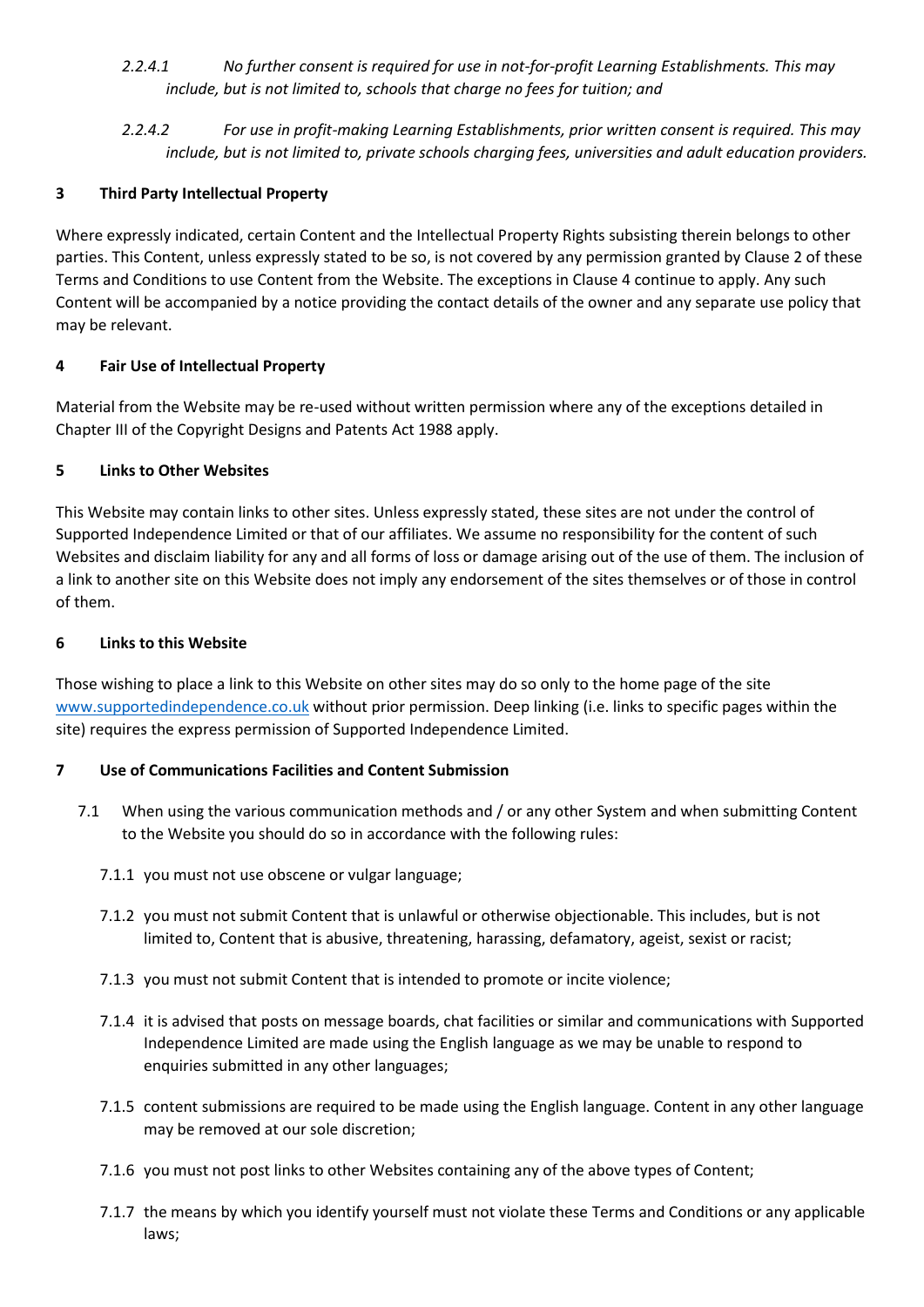- 7.1.8 you must not engage in any form of commercial advertising. This does not prohibit references to businesses for non-promotional purposes including references where advertising may be incidental;
- 7.1.9 you must not impersonate other people, particularly employees and representatives of Supported Independence Limited or our affiliates;
- 7.1.10you must not submit material that may contain viruses or any other software or instructions that may damage or disrupt other software, computer hardware or communications networks; and
- 7.1.11you must not use our System for unauthorised mass-communication such as "spam" or "junk mail".
- 7.2 You acknowledge that Supported Independence Limited reserves the right to monitor any and all communications made to us or using our System.
- 7.3 In order to use the communication facilities that may be added in the future or to submit Content, you are required to submit certain personal details. By continuing to use this Website you represent and warrant that:
	- 7.3.1 any information you submit is accurate and truthful; and
	- 7.3.2 you will keep this information accurate and up-to-date.
- 7.4 By submitting Content you warrant and represent that you are the author of such Content or that you have acquired all of the appropriate rights and / or permissions to use the Content in this fashion. Supported Independence Limited accepts no responsibility or liability for any infringement of third-party rights by such Content. Further, you waive all moral rights in the Content to be named as its author and grant Supported Independence Limited a perpetual licence to modify the Content as necessary for its inclusion on the Website. Supported Independence Limited accepts no responsibility or liability for any infringement of third-party rights by such Content.
- 7.5 Supported Independence Limited will not be liable in any way or under any circumstances for any loss or damage that you may incur as a result of such Content, nor for any errors or omissions in the Content. Use of and reliance upon such Content is entirely at your own risk.
- 7.6 Unless a User informs Supported Independence Limited otherwise, in advance of posting, in writing, and Supported Independence Limited agrees to any terms or restrictions, all Content submitted is for publication on the Website and other such uses as Supported Independence Limited may deem appropriate under a royalty-free, perpetual basis.
- 7.7 Content submitted by Users is not screened by Supported Independence Limited prior to appearing online. We retain the right to exercise our sole discretion to remove or relocate any Content as we deem appropriate without the consent of the author. We shall be under no obligation to exercise such discretion. If you wish to enquire as to the removal of Content, please submit your query to Supported Independence Limited. This does not constitute an undertaking to explain our actions.
- 7.8 You acknowledge that Supported Independence Limited may retain copies of any and all communications made to us or using our in-house System.

### **8 Termination and/or Suspension**

In the event that any of the provisions of sub-Clause 7.1, above, are not followed, Supported Independence Limited reserves the right to suspend or terminate your access to the Service. Any Users banned in this way must not attempt to use the Website under any other name or by using the access credentials of another User, with or without the permission of that User.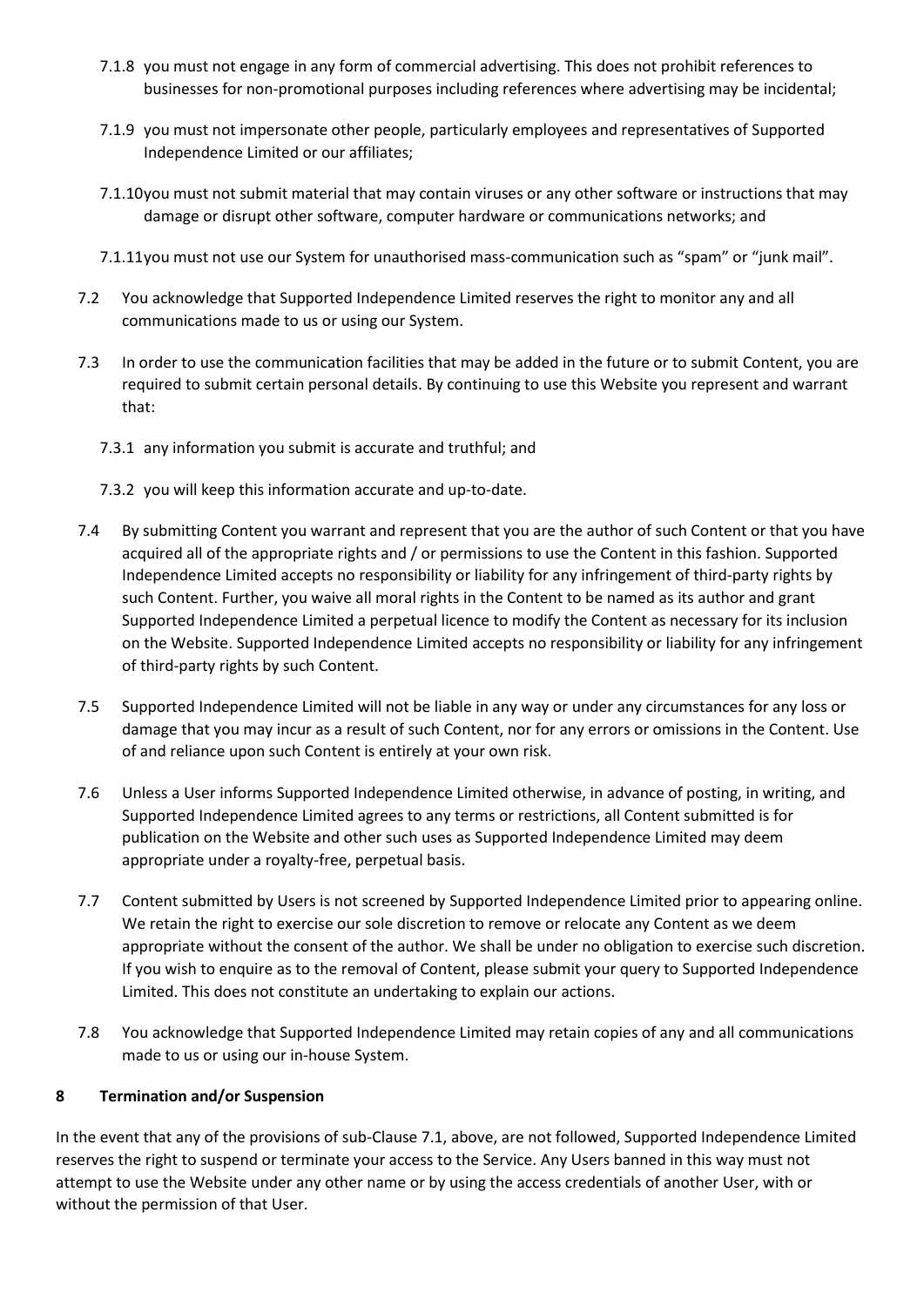#### **9 Privacy**

Use of the Website is also governed by our privacy policy, which is incorporated into these terms and conditions by this reference.

#### **10 Disclaimers**

- 10.1 Supported Independence Limited makes no warranty or representation that the Website will meet your requirements, that it will be of satisfactory quality, that it will be fit for a particular purpose, that it will not infringe the rights of third parties, that it will be compatible with all systems, or that it will be secure.
- 10.2 Whilst every reasonable endeavour has been made to ensure that all information provided on this Website will be accurate and up to date, Supported Independence Limited makes no warranty or representation that this is the case. We make no guarantee of any specific results from the use of our services.
- 10.3 No part of this Website is intended to constitute advice and the Content of this Website should not be relied upon when making any decisions or taking any action of any kind.
- 10.4 The information on this Website is not designed with commercial purposes in mind. Commercial use of the Content of this Website is forbidden under Clause 2.2.1 of these Terms and Conditions. Any such use constitutes a breach of these Terms and Conditions and Supported Independence Limited makes no representation or warranty that this Content is suitable for use in commercial situations or that it constitutes accurate data and / or advice on which business decisions can be based.
- 10.5 Whilst every effort has been made to ensure that all descriptions of services available from Supported Independence Limited correspond to the actual services available, Supported Independence Limited is not responsible for any variations from these descriptions.
- 10.6 Whilst Supported Independence Limited uses reasonable endeavours to ensure that the Website is secure and free of errors, viruses and other malware, all Users are advised to take responsibility for their own security, that of their personal details and their computers.

### **11 Availability of the Website and Modifications**

- 11.1 The Service is provided "as is" and on an "as available" basis. We give no warranty that the Service will be free of defects and / or faults. To the maximum extent permitted by the law we provide no warranties (express or implied) of fitness for a particular purpose, accuracy of information, compatibility and satisfactory quality.
- 11.2 Supported Independence Limited accepts no liability for any disruption or non-availability of the Website resulting from external causes including, but not limited to, ISP equipment failure, host equipment failure, communications network failure, power failure, natural events, acts of war or legal restrictions and censorship.
- 11.3 Supported Independence Limited reserves the right to alter, suspend or discontinue any part (or the whole of) the Website including, but not limited to, the products and/or services available. These Terms and Conditions shall continue to apply to any modified version of the Website unless it is expressly stated otherwise.

#### **12 Limitation of Liability**

12.1 To the maximum extent permitted by law, Supported Independence Limited accepts no liability for any direct or indirect loss or damage, foreseeable or otherwise, including any indirect, consequential, special or exemplary damages arising from the use of the Website or any information contained therein. Users should be aware that they use the Website and its Content at their own risk.